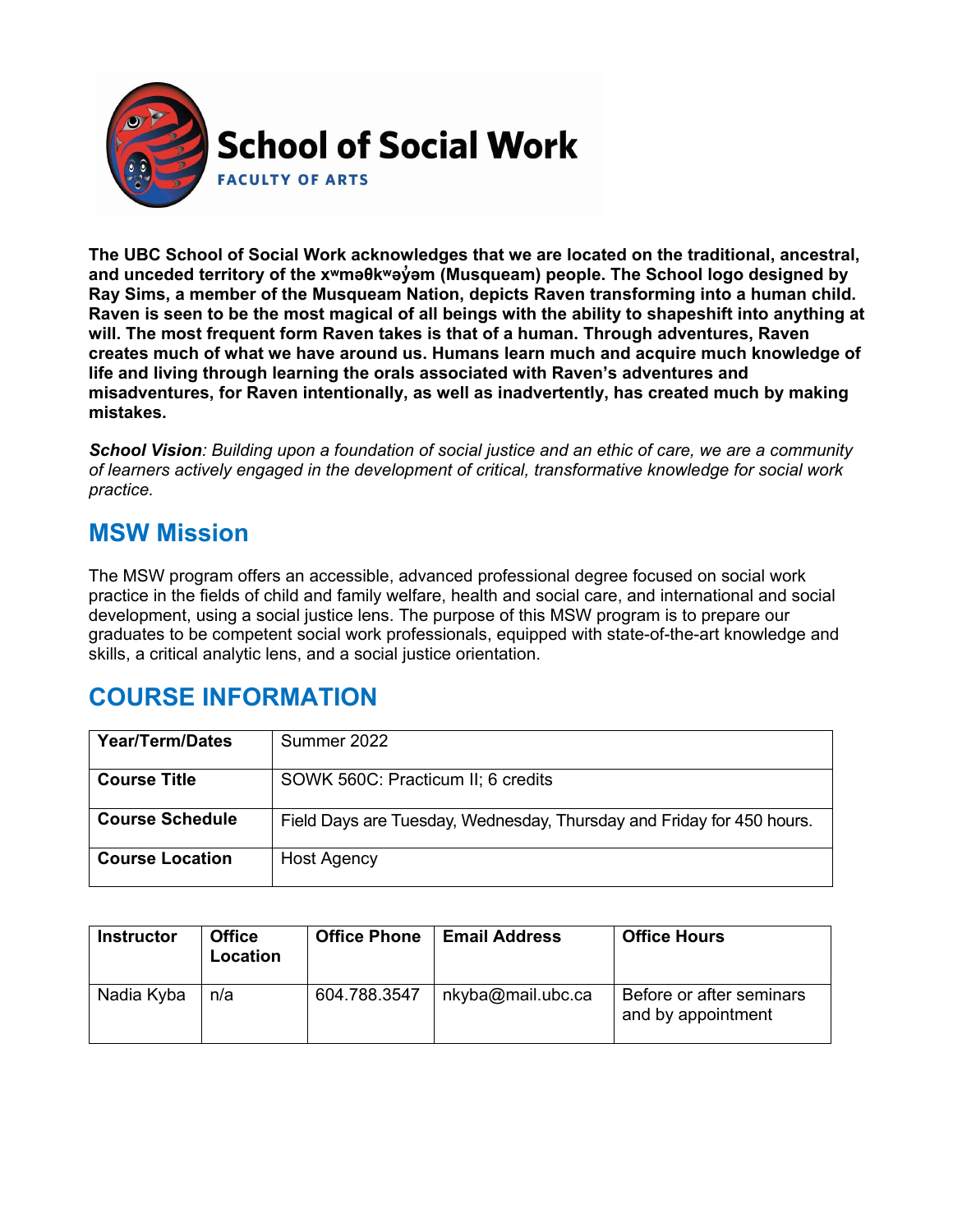# **Prerequisite and/or Corequisite**

SOWK 560C is a required course and open only to students accepted into the School of Social Work. It runs concurrently with SOWK 559.

#### **Course Description**

The purpose of SOWK 560 is to develop the competencies necessary for generalist social work practice, including the theoretical knowledge, applied skills, values and ethics expected at a foundation level of professional training.

### **Learning Outcomes**

The opportunities available to the student will vary according to the student's program (Advanced MSW) and personal identified learning goals, specific placement and agency, within the 9 areas highlighted below. These areas match the competency requirements for social work programs and are found in the CASWE Council on Accreditation Standards.

- 1. Identify as a professional social worker and adopt a value perspective of the social work profession.
- 2. Adhere to social work values and ethics in professional practice.
- 3. Promote human rights and social justice.
- 4. Support and enhance diversity by addressing structural sources of inequity.
- 5. Employ critical thinking in professional practice.
- 6. Engage in research.
- 7. Participate in policy analysis and development.
- 8. Engage in organizational and societal systems change through professional practice.
- 9. Engage with individuals, families, groups and communities through professional practice.

#### **Course Evaluation**

Students will complete the specific learning objectives and evidence of achievement within the above framework on the Intern Placement Tracking platform (IPT) within two weeks of starting practicum. These form the basis for evaluation throughout the practicum experience. Assignments of work in practicum to meet the objectives will be made by the practicum supervisor.

Evaluations of learning objectives and evidence of achievement are completed formally by the field instructor and student twice during the practicum – the Midterm Practice Performance Evaluation and the Final Practice Performance Evaluation. The field supervisor and student will complete the Midterm Performance Evaluation form prior to the completion of 225 hours and 'sign' the form, which will then be reviewed and signed by the faculty liaison. The Final Performance Evaluation Form will similarly be completed within one week of the completion of the required hours. The hours tally sheet should be completed daily, and 'signed' at the completion of practicum by the student, the field instructor and the faculty liaison.

The faculty liaison will meet with the student and the field instructor a minimum of two times during the practicum, the specific times mutually negotiated, at the beginning and middle of the practicum.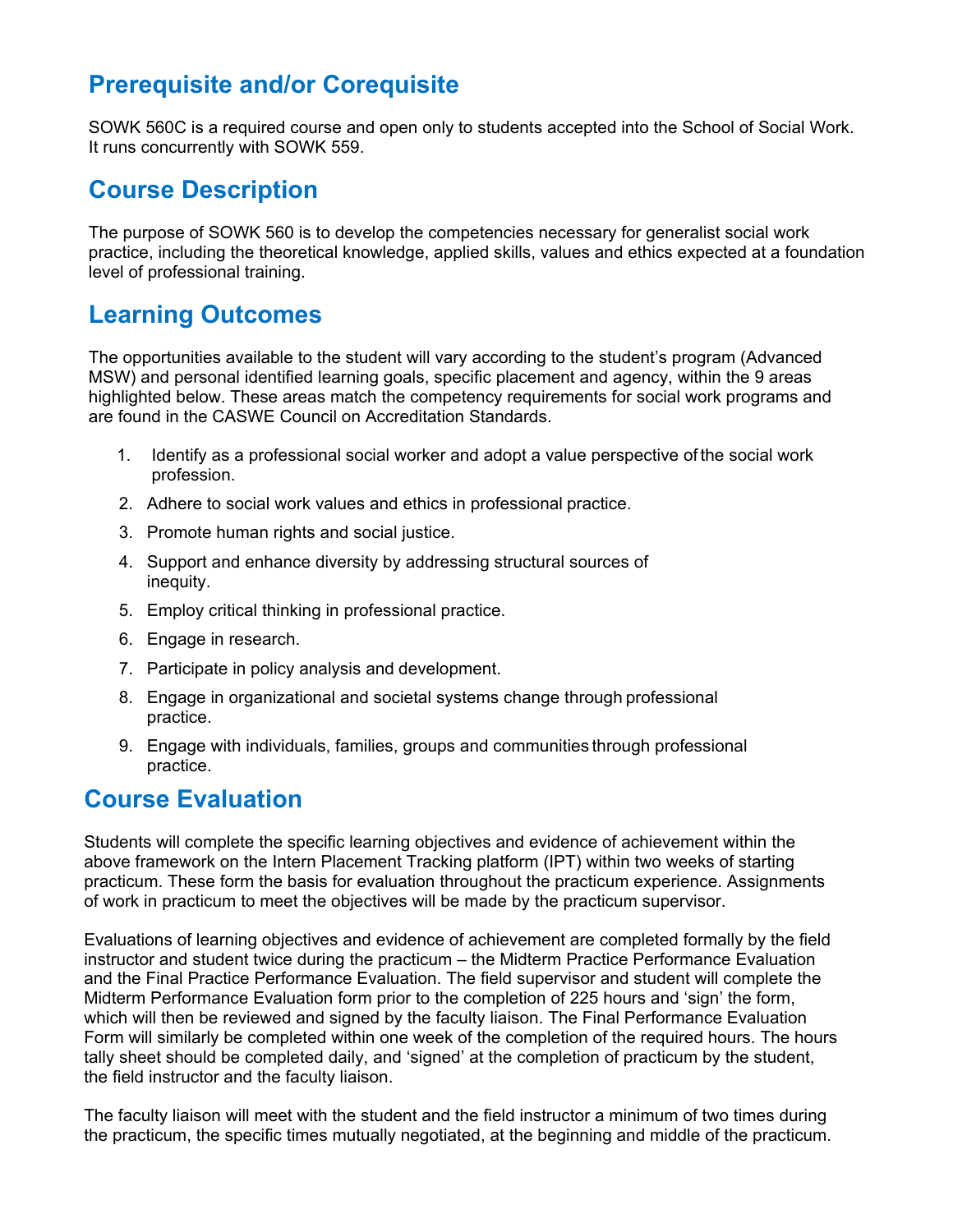Final meetings will be scheduled on an as needed basis.

SOWK 560 is graded as a Pass or Fail. The faculty liaison assigns the standing, taking into consideration the field instructor's evaluation and recommendation. A grade will only be submitted when all assignments, evaluations and hours tally sheets have been signed off by the student and the field instructor.

#### **Course Schedule and Attendance**

UBC School of Social Work requires MSW students to complete 450 hours for their MSW placement to meet the requirement of the Canadian Association for Social Work Education (CASWE) of 450 hours of practicum for the MSW degree. The UBC School of Social Work wants students to have a robust field learning experience and therefore we are aiming for students to complete the full 450 hours unless prevented from doing so by public health issues related to COVID-19. Please plan to complete 450 hours in your practicum unless otherwise discussed with your Faculty Liaison. Full and consistent attendance is required in practicum based on the hours the agency is open, and the required number of hours per day as set and as negotiated with the field instructor.

Practicum days are Tuesdays, Wednesdays Thursdays and Friday.

Students are allowed one day leave for illness without a make-up requirement. In this circumstance, the student must notify the Field Instructor, or designate, as soon as possible. If further leave time is required, both the Faculty Liaison and the Field Instructor must be notified. For an extension of deadline, the student must obtain a Medical certificate, and all parties must agree to a make-up arrangement, including a new deadline. Time taken off for personal reasons must be approved by the Field Instructor and field liaison and no credit for hours will be received.

# **SCHOOL/COURSE POLICIES**

**COVID-19 Safety:** You are required to follow to the Covid-19 Safety protocols at your practicum site.

**If you are sick, it is important that you stay home.**

#### **If you miss practicum because of illness:**

- Notify your Field Instructor.
- Notify your Faculty Liaison.
- If your practicum site is impacted by covid and it impacts your ability to complete practicum hours, please contact your faculty liaison to discuss how to move forward